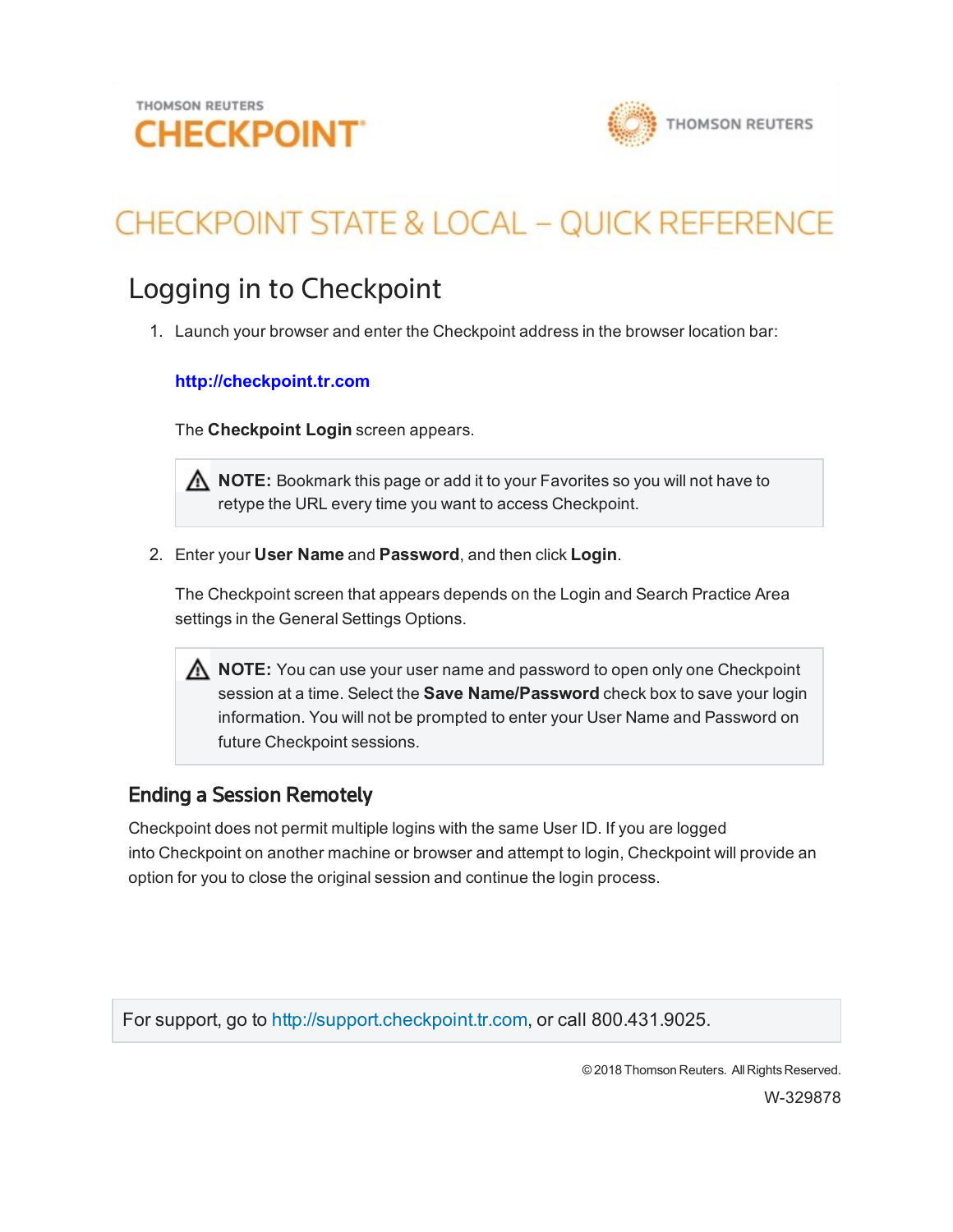## Using the State & Local Search Screen

The **State & Local** practice area on the **Search** screen provides a launch point from which to perform keyword searches on state and local sources.

| <b>THOMSON REUTERS</b>                                                   | <b>CHECKPOINT</b>                                             |                     | Θ۰<br>History             | P۰<br><b>Folders</b> |      | в.<br>Flagged (0)              | D<br><b>Notes</b> | o<br>Options | ര-<br>Help                      | $\odot$<br>Time<br>Tracking | $^{\circ}$<br>Compare<br>Center | G<br>Sign Out  |
|--------------------------------------------------------------------------|---------------------------------------------------------------|---------------------|---------------------------|----------------------|------|--------------------------------|-------------------|--------------|---------------------------------|-----------------------------|---------------------------------|----------------|
| Search<br><b>Table of Contents</b><br>Home                               | <b>News</b><br>Tools                                          | Learning            |                           |                      |      |                                |                   |              |                                 | Site Navigator              |                                 | $\circledcirc$ |
| Search                                                                   | Search RIA State & Local Tax Reporters                        |                     |                           |                      |      |                                |                   |              |                                 |                             |                                 |                |
| Practice Area:                                                           | Select States:                                                | Select Saved States |                           | ۳                    | Save | $\circ$                        |                   |              |                                 |                             |                                 |                |
| State & Local<br>۰                                                       | AII                                                           |                     |                           |                      |      |                                |                   |              |                                 |                             |                                 |                |
| <b>Keyword Search</b>                                                    | Alabama                                                       |                     | <b>Illinois</b>           |                      |      | <b>Montana</b>                 |                   |              |                                 | Rhode Island                |                                 |                |
|                                                                          | Alaska                                                        |                     | lndiana                   |                      |      | Nebraska                       |                   |              |                                 | South Carolina              |                                 |                |
| $\bullet$<br>State & Local Tax Reporters                                 | Arizona                                                       | 8                   | lowa                      |                      |      | Nevada                         |                   |              |                                 | South Dakota                |                                 |                |
| Corporate Income Tax Reporter                                            | Arkansas                                                      |                     | <b>E</b> Kansas           |                      |      |                                | New Hampshire     |              | <b>Tennessee</b>                |                             |                                 |                |
| Sales & Use Tax Reporter                                                 | California<br>81                                              |                     | <b>Kentucky</b>           |                      |      | New Jersey                     |                   |              | <b>E</b> Texas                  |                             |                                 |                |
| <b>Find by Citation</b>                                                  | Colorado                                                      |                     | <b>Louisiana</b>          |                      |      | New Mexico                     |                   |              | <b>Utah</b>                     |                             |                                 |                |
| Date Range Search                                                        | Connecticut<br>⊟                                              |                     | <b>Maine</b>              |                      |      | New York                       |                   |              | <b>B</b> Vermont                |                             |                                 |                |
| <b>Search Catalyst Library</b>                                           | Delaware<br>District of Columbia<br>e                         |                     | Maryland<br>Massachusetts |                      |      | North Carolina<br>North Dakota |                   |              | <b>D</b> Virginia<br>Washington |                             |                                 |                |
| <b>Search Puerto Rico Tax Reporter</b>                                   | Florida                                                       |                     | Michigan                  |                      |      | C Ohio                         |                   |              |                                 | West Virginia               |                                 |                |
|                                                                          | 8<br>Georgia                                                  |                     | <b>Minnesota</b>          |                      |      | C Oklahoma                     |                   |              | <b>Wisconsin</b>                |                             |                                 |                |
| <b>Search Other State Products</b>                                       | <b>E</b> Hawaii                                               |                     | <b>Mississippi</b>        |                      |      | C Oregon                       |                   |              | Wyoming                         |                             |                                 |                |
| <b>Search Multiple Sources</b>                                           | daho                                                          |                     | <b>Missouri</b>           |                      |      | Pennsylvania                   |                   |              |                                 |                             |                                 |                |
| <b>Municipal Codes</b>                                                   |                                                               |                     |                           |                      |      |                                |                   |              |                                 |                             |                                 |                |
| Go To<br>Create-a-Chart                                                  | <b>NEXT</b>                                                   |                     |                           |                      |      |                                |                   |              |                                 |                             |                                 |                |
| <b>Pinpointer By Address</b><br>State Indexes<br>Sales & Use Rate Lookup | @ 2018 Thomson Reuters/Tax & Accounting. All Rights Reserved. |                     |                           |                      |      | <b>Privacy Statement</b>       |                   |              |                                 |                             |                                 |                |

|              | To perform a State & Local search, select State & Local from the Practice Area<br>drop-down list.                                  |
|--------------|------------------------------------------------------------------------------------------------------------------------------------|
| $\mathbf{z}$ | Select the check box for the state or states whose sources you want to search. Select<br>All to include all states in your search. |
| ು            | The State Index tool provides access to tax-related laws for each state, indexed by the<br>state's own categories.                 |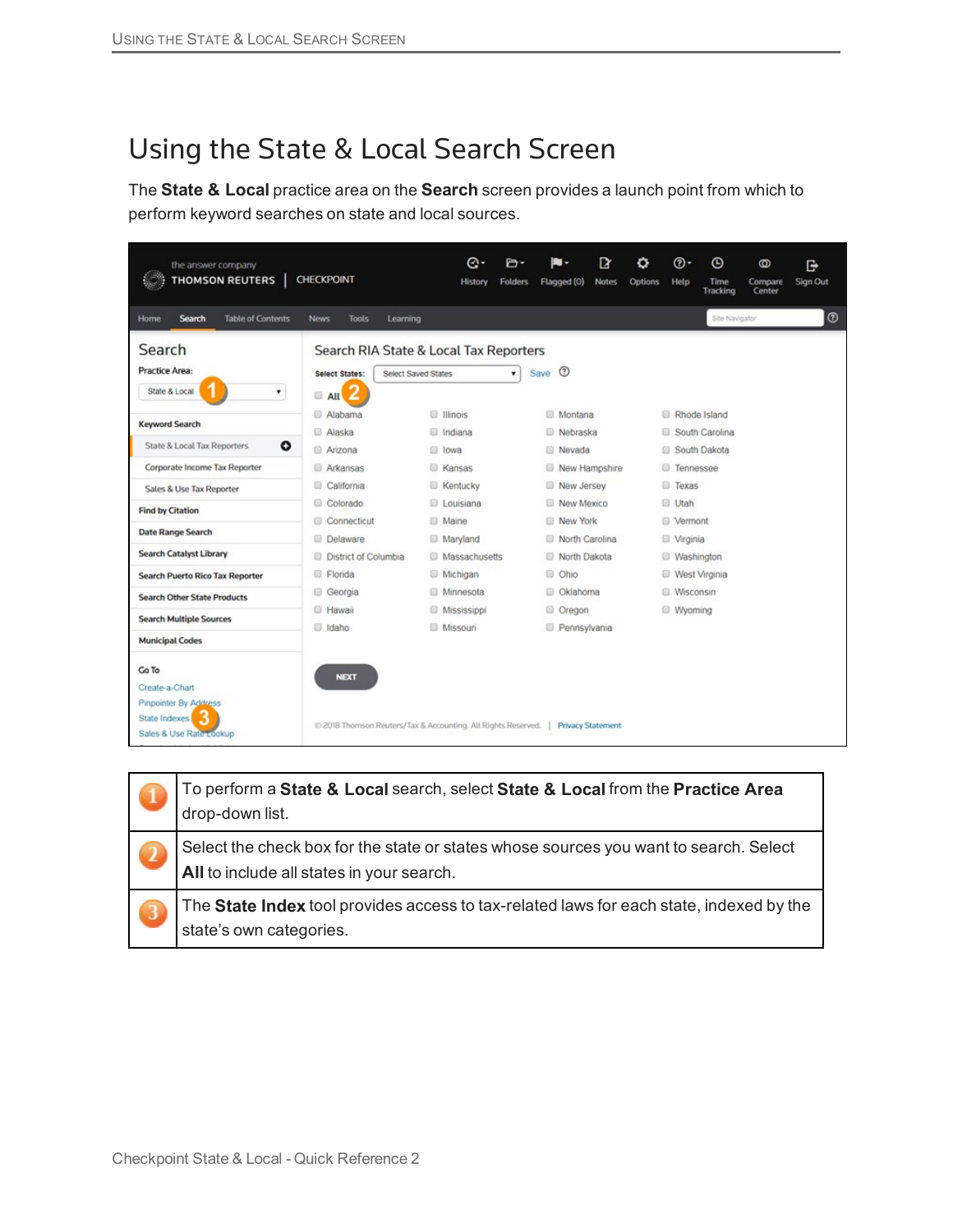## State Tax Types and Document Types

Using the **State & Local** search wizard, you can restrict your search to particular tax types and document types.

| the answer company<br><b>THOMSON REUTERS</b>                                     | <b>CHECKPOINT</b>                                                         | Θ۰<br><b>History</b> | P۰<br><b>Folders</b> | Flagged (1)                                           | ₽<br><b>Notes</b> | o<br><b>Options</b> | ത-<br>Help             | $^\copyright$<br>Time<br>Tracking | ത<br>Compare<br>Center          | e<br>Sign Out |
|----------------------------------------------------------------------------------|---------------------------------------------------------------------------|----------------------|----------------------|-------------------------------------------------------|-------------------|---------------------|------------------------|-----------------------------------|---------------------------------|---------------|
| <b>Table of Contents</b><br><b>Search</b><br>Home                                | <b>Tools</b><br>Learning<br><b>News</b>                                   |                      |                      |                                                       |                   |                     |                        | Site Navigator                    |                                 | $^{\circ}$    |
| Search<br>Practice Area:<br>State & Local<br>۰                                   | Search by Tax Type/Document Type/Keyword<br>Enter Search                  |                      |                      |                                                       |                   |                     |                        | Q                                 |                                 |               |
| <b>Keyword Search</b>                                                            | Terms & Connectors 2<br><b><i>S</i></b> Intuitive Search                  |                      |                      | Thesaurus/Query Tool                                  |                   |                     |                        |                                   |                                 |               |
| State & Local Tax Reporters                                                      | Searching: New York                                                       |                      |                      |                                                       |                   |                     |                        |                                   |                                 |               |
| Tax/doc type/keyword                                                             | Select Tax Types:                                                         |                      |                      |                                                       |                   |                     |                        |                                   |                                 |               |
| <b>Find by Citation</b><br>5                                                     | All Tax Types                                                             |                      |                      |                                                       |                   |                     |                        |                                   |                                 |               |
| Date Range Search                                                                | Charts and Calendars                                                      |                      |                      | Limited Liability Companies                           |                   |                     |                        |                                   | NYC Unincorporated Business Tax |               |
| <b>Search Catalyst Library</b>                                                   | Cigarette, Alcohol & Miscellaneous Taxes C Limited Liability Partnerships |                      |                      |                                                       |                   |                     | <b>Partnership</b>     |                                   |                                 |               |
| <b>Search Puerto Rico Tax Reporter</b>                                           | Credits and Incentives                                                    |                      |                      | NYC Commercial Rent Tax                               |                   |                     |                        | Personal Income Tax               |                                 |               |
| <b>Search Other State Products</b>                                               | Estate & Gift Taxes<br>Financial Institutions Taxes                       |                      |                      | NYC General Corporation Tax<br>NYC General Provisions |                   |                     | Property Tax           | Public Utilities Tax              |                                 |               |
| <b>Search Multiple Sources</b>                                                   | Franchise Tax                                                             |                      |                      | NYC Other Special Taxes                               |                   |                     |                        | Recordation Tax                   |                                 |               |
| <b>Municipal Codes</b>                                                           | Fuels & Minerals Taxes                                                    |                      |                      | NYC Personal Income Tax                               |                   |                     |                        | Sales & Use Taxes                 |                                 |               |
|                                                                                  | General Administrative Provisions<br>6                                    |                      |                      | <b>NYC Property Taxes</b>                             |                   |                     |                        | Special Local Taxes               |                                 |               |
| Go To                                                                            | Initial Taxes                                                             |                      |                      | NYC Public Utilities Tax                              |                   |                     |                        | Stock Transfer Tax                |                                 |               |
| Create-a-Chart<br>Pinpointer By Address                                          | Insurance Companies Taxes                                                 |                      |                      | NYC Sales and Use Tax                                 |                   |                     |                        |                                   |                                 |               |
| Pinpointer By Jurisdiction<br>State Clear Comply<br>State Legislative Highlights | Select Document Types:<br>All Document Types                              |                      |                      |                                                       |                   |                     |                        |                                   |                                 |               |
| State Proposed Legislation                                                       | Statutes                                                                  |                      | Regulations          |                                                       |                   |                     | Legislative Highlights |                                   |                                 |               |
| e-Form RS                                                                        | Explanations                                                              |                      | Annotations          |                                                       |                   | <b>Rates</b>        |                        |                                   |                                 |               |
| State Indexes<br><b>BNA State Indexes</b>                                        | Forms Instructions                                                        |                      | Federal Cases        |                                                       |                   |                     |                        | Rulings & Official Material       |                                 |               |
| BNA Sales & Use Tax Indexes                                                      | List of Approved Laws                                                     |                      | State Cases          |                                                       |                   |                     |                        | Attorney General Opinions         |                                 |               |
| Sales & Use Rate Lookup                                                          |                                                                           |                      |                      | State & Local Tax Updates                             |                   |                     |                        | Sales Taxability Matrix           |                                 |               |

Tax types are state specific and vary by state. Here, they reflect the options for the state of **New York**.

Select one or more **tax types**.

 $\overline{\mathbf{2}}$ 

4

Select one or more **document types**. 3

You can perform a **Keyword Search** in two ways: **Intuitive Search** recognizes questions, common phrases, connectors, or citations, and interprets your query accordingly to retrieve the most relevant results, including relevant variations. **Terms & Connectors** will limit your search to the exact words you typed, without any variations. The search **AutoComplete** feature will suggest keywords as you type in the field.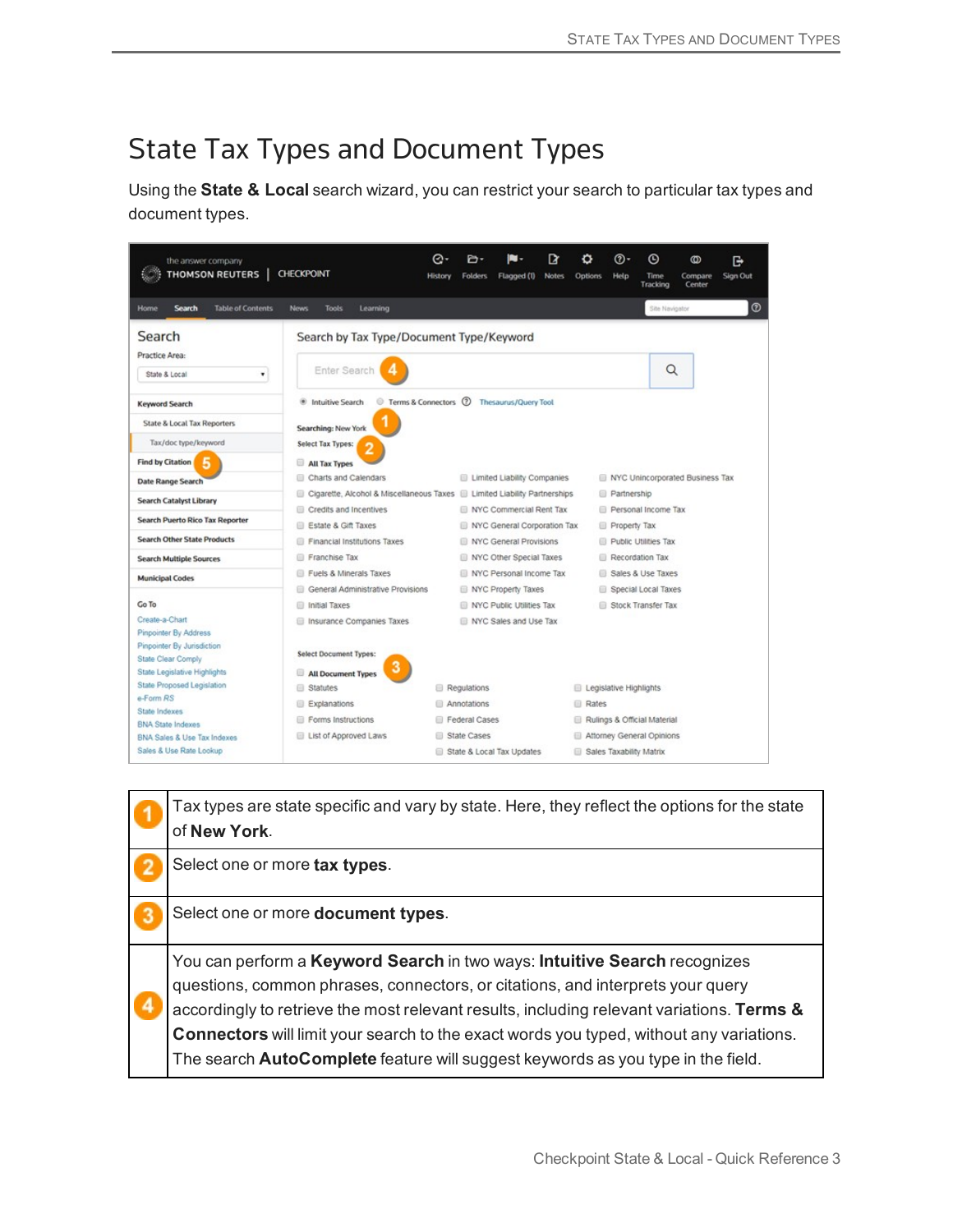5

 $6$ 

Use Checkpoint's predesigned **Find by Citation** search templates to retrieve a specific case, statute, ruling, or regulation. The fields on the individual templates are state specific.

To see what is included in a tax type or document type, hover over any of the **Tax Type** and **Document Type** check boxes when searching within a single state to view specific information for the state selected. This feature is not available for searches within multiple states.

**Note**: The document types that you choose to view appear in the **Search Results** screen, with the document name .

### Using Search Connectors

| To locate documents:                                          | Use:               | <b>Example:</b>                                     |
|---------------------------------------------------------------|--------------------|-----------------------------------------------------|
| containing any of my keywords                                 | OR,                | funding OR deficiency                               |
| containing all of my keywords                                 | space, &, AND      | funding & deficiency                                |
| that contain one keyword but exclude<br>another               | <sup>^</sup> , NOT | funding $\land$ deficiency                          |
| containing my exact phrase                                    | $\mathbf{H}$       | "funding deficiency"                                |
| containing variations of my keywords                          | * (asterisk)       | deprecia*                                           |
| disabling automatic retrieval of plurals<br>and equivalencies | # (pound sign)     | #damage (retrieves only<br>damage, not damages)     |
| containing single-character variations                        | ? (question mark)  | s????holder (retrieves<br>stockholder, shareholder) |
| containing compound words                                     | - (hyphen)         | e-mail (retrieves e-mail, e<br>mail, email)         |
| containing terms that occur at least #<br>times               | atleast#()         | atleast5(customer)                                  |

### Using Connectors in Intuitive Search

If the Terms & Connectors search method is selected, the AND, SPACE, or & connectors can all be used to require more than one term in each of the documents of your search results. However, if Intuitive Search is left as the default search method, Checkpoint will read the word "AND" and any SPACE as it would any other word used in your query. Although the most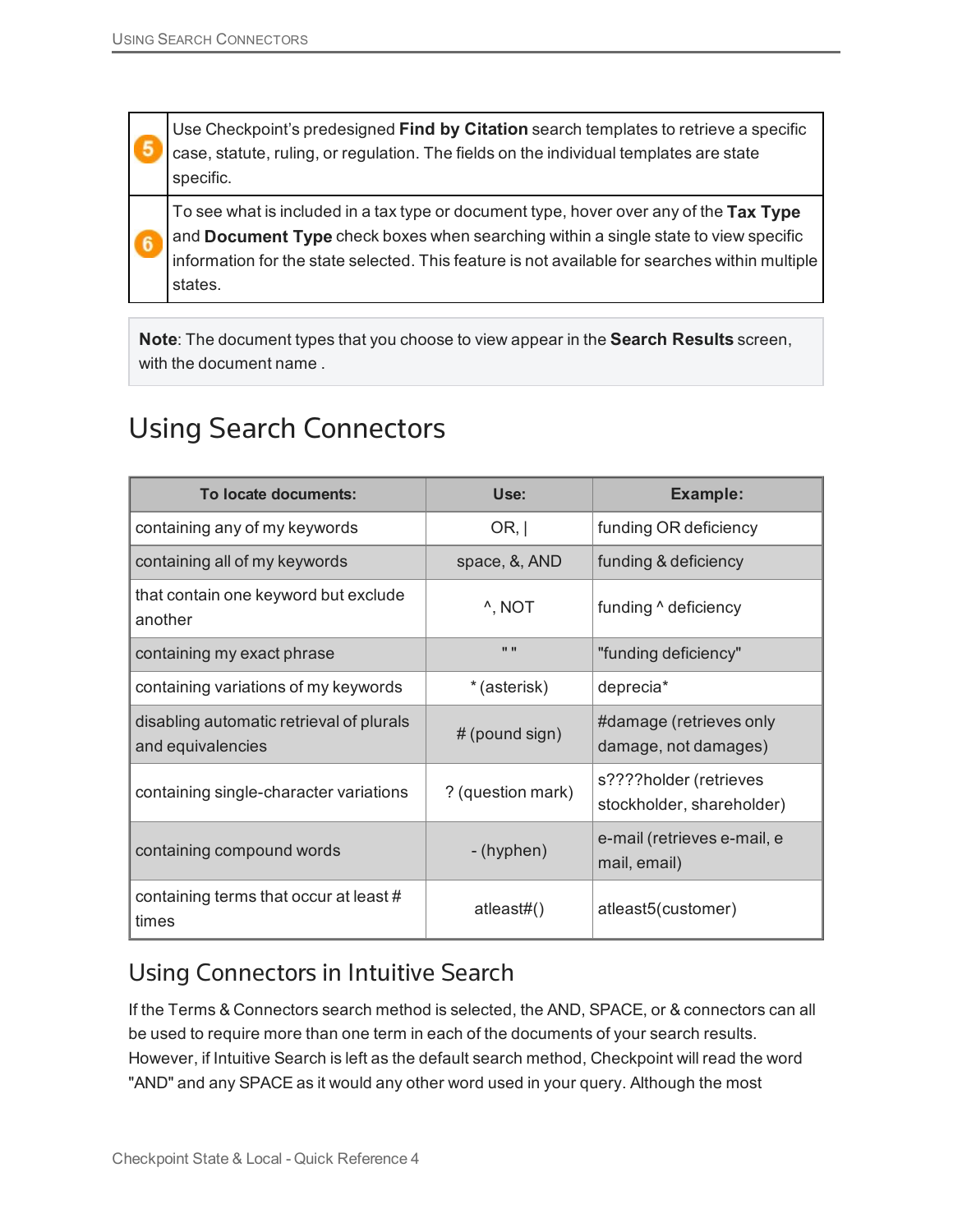relevant documents are likely to have all words used, you may get results that have only most of the words.

Also, when using the Intuitive Search method, the use of quotations to search for a phrase will find the most relevant documents that include the exact phrase and relevant variations that contain the keywords within 3 words of one another.

| To search for a word or phrase:                                    | Use:                                   | <b>Example:</b>                            |
|--------------------------------------------------------------------|----------------------------------------|--------------------------------------------|
| within n words of another (in any order)                           | /# (where # equals<br>number)          | "disclosure exception" /7<br>negligence    |
| within n words of another (in exact order)                         | $pre/\#$ (where $\#$ equals<br>number) | "disclosure exception"<br>pre/7 negligence |
| within the same sentence (20 words) as<br>another (in any order)   | /s                                     | "disclosure exception" /s<br>negligence    |
| within the same sentence (20 words) as<br>another (in exact order) | pre/s                                  | "disclosure exception"<br>pre/s negligence |
| within one paragraph (50 words) as<br>another (in any order)       | /p                                     | "disclosure exception" /p<br>negligence    |
| within one paragraph (50 words) as<br>another (in exact order)     | pre/p                                  | "disclosure exception"<br>pre/p negligence |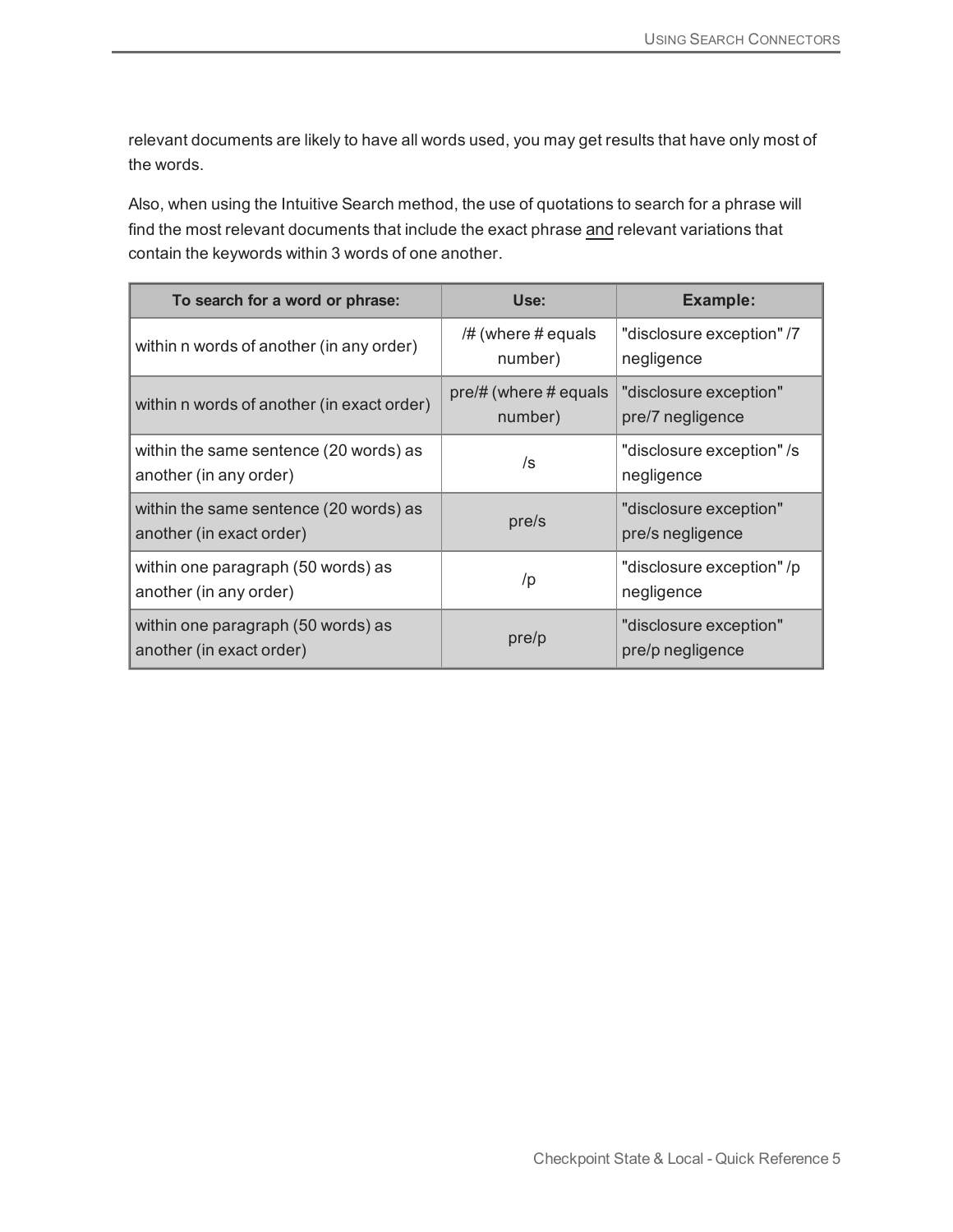### Using the State & Local Document Screen

The **Document** screen provides the format for viewing and managing Checkpoint documents, with various tools and features for navigating, saving, printing, sharing, exporting, adding notes, and flagging the content. You can also highlight document text and save the highlighted text as a note.



| The <b>Context Panel</b> provides access to related documents, navigation to sections<br>within the document, access to charts available for this topic, or additional search<br>options. In the <b>Contents</b> tab, the names of viewed documents appear in purple text.<br>Every 24 hours at midnight, Checkpoint refreshes document links and all purple text<br>changes back to blue. |
|--------------------------------------------------------------------------------------------------------------------------------------------------------------------------------------------------------------------------------------------------------------------------------------------------------------------------------------------------------------------------------------------|
| Document tools include Print, Export, E-mail, Save, Open in New Window, Selected<br>Text Option, Show Permalinks, Full Screen, Document Display Options, Flag this<br>document, and Add Note.                                                                                                                                                                                              |
| Use the Navigate by field and arrow buttons to advance to the next Best result or<br>Document found by your search, the next document listed in the Table of Contents,<br>or the next occurrence of a <b>Keyword</b> .                                                                                                                                                                     |
| When applicable, top-line links provide access to supporting documentation from<br>various primary and editorial sources. Also, look for side-line links embedded in the<br>document.                                                                                                                                                                                                      |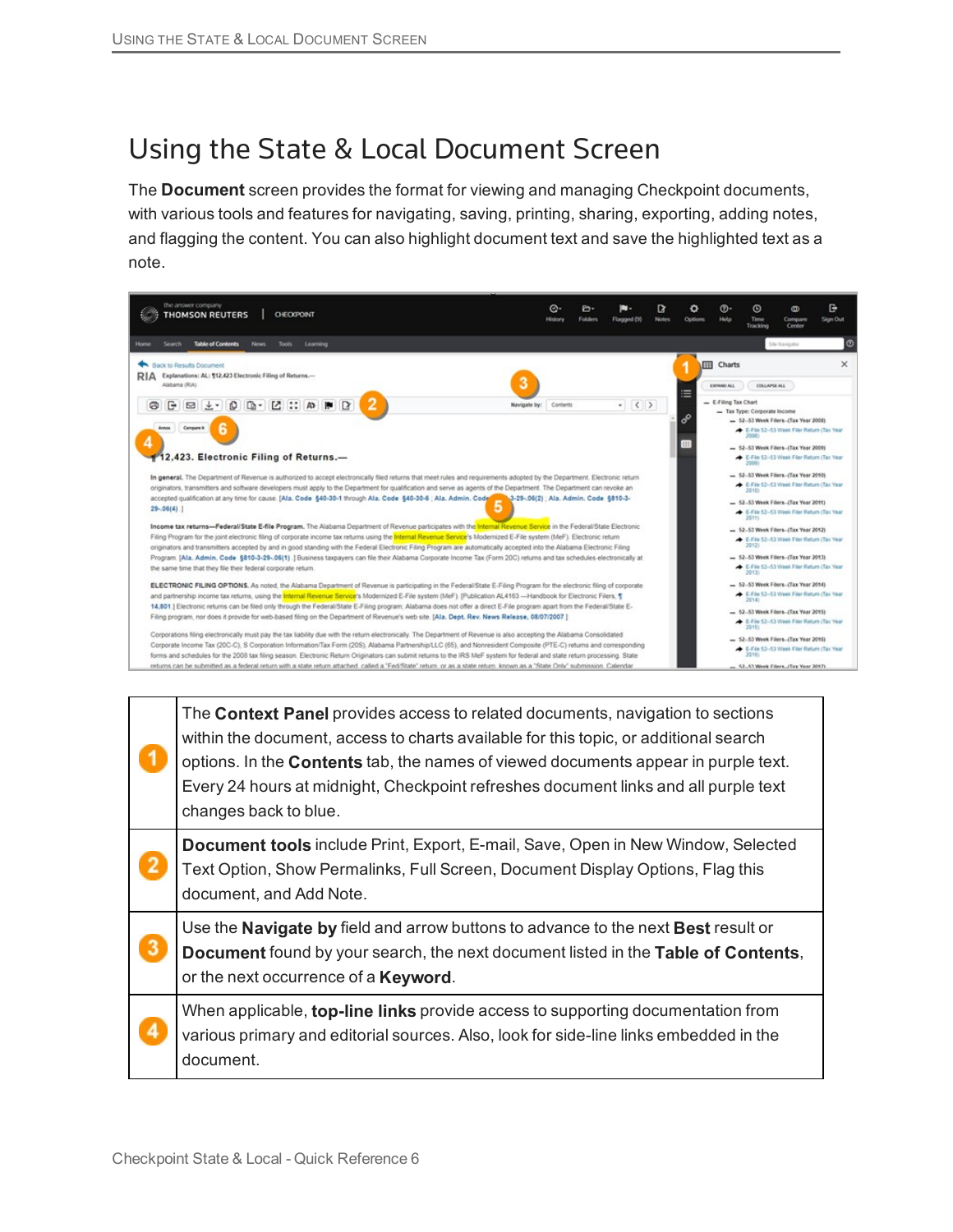| 5              | <b>Keyword</b> occurrences appear with yellow highlighting. You can also highlight content<br>within a document and saved it as a note.                                                                                                                                                       |
|----------------|-----------------------------------------------------------------------------------------------------------------------------------------------------------------------------------------------------------------------------------------------------------------------------------------------|
| $6\phantom{a}$ | You can perform multistate searches by selecting multiple states from the State & Local<br>Taxes screen or by executing a keyword search for a single state and then use<br>Checkpoint's Compare It feature in RIA's State Explanations to find out how other<br>states treat the same topic. |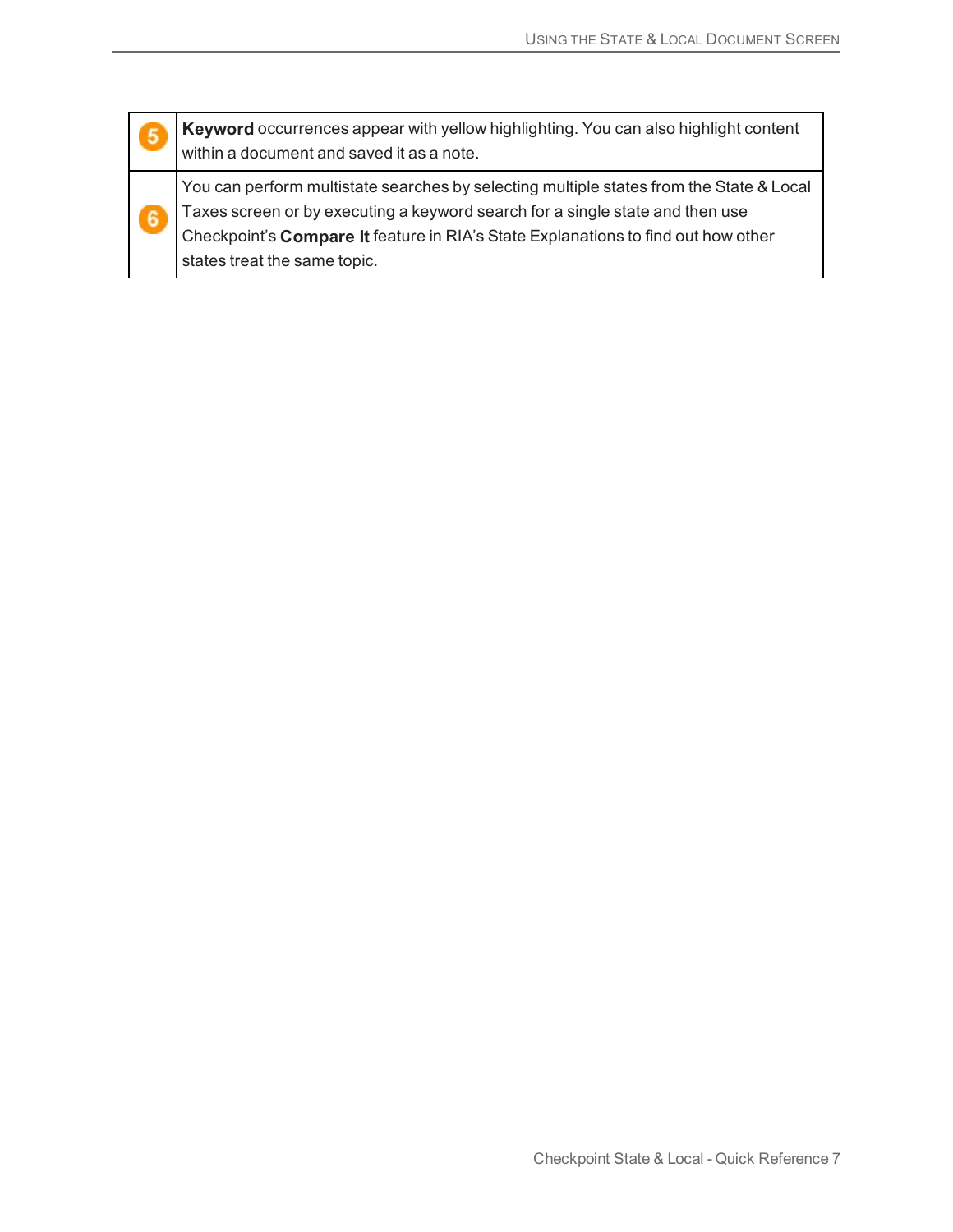### State & Local Create-a-Chart

With the State & Local **Create-a-Chart** feature, you can access pertinent state tax information from one convenient table, with links to the controlling authority and Thomson Reuters' detailed explanations.

- 1. You can create this chart from the **Search** screen or **Tools** screen.
	- **From the Search screen, select the State & Local practice area, and then click Create-a-Chart** from the left navigation bar.
	- **From the Tools** screen, click **Create-a-Chart** from the left navigation bar. Then click **State & Local**.

| the answer company<br>THOMSON REUTERS   CHECKPOINT | R<br>⊚-<br>$\odot$<br>Θ۰<br>IU -<br>o<br><b>D-</b><br>G<br>ത<br><b>Folders</b><br>Flagged (1)<br><b>Notes</b><br>Options<br>Help<br>Compare<br>Sign Out<br>History<br>Time<br>Center<br>Tracking |
|----------------------------------------------------|--------------------------------------------------------------------------------------------------------------------------------------------------------------------------------------------------|
| Search<br><b>Table of Contents</b><br>Home         | $^{\circ}$<br>Site Navigator<br>Learning<br><b>News</b><br><b>Tools</b>                                                                                                                          |
| <b>Tools</b>                                       | <b>State Tax Chart</b>                                                                                                                                                                           |
| <b>Affordable Care Act Tools</b>                   | Select Tax Type                                                                                                                                                                                  |
| <b>BEPS Global Currents</b>                        | <b>NEXT</b><br>Please choose the tax type for your chart:                                                                                                                                        |
| <b>Calculators</b>                                 | Corporate Income<br>Sales/Use<br>$\circledR$<br>۰                                                                                                                                                |
| <b>Checkpoint World</b>                            | 6<br>Personal Income<br>Property (?)                                                                                                                                                             |
| <b>Cost Basis Plus</b>                             | Cigarettes and Alcohol<br>Partnerships                                                                                                                                                           |
| Create-a-Chart                                     | ⊚<br>S Corporations<br>Estate and Gift                                                                                                                                                           |
| O<br>State & Local                                 | ◉<br><b>Limited Liability Companies</b><br>Fuel--Minerals                                                                                                                                        |
| E-Filing                                           | <b>Limited Liability Partnerships</b><br><b>Public Utilities</b><br>⊚                                                                                                                            |
| Payroll Tax                                        | 0<br>◉<br>Franchise (?)<br>Insurance                                                                                                                                                             |
| <b>US Tax Treaties</b>                             | ⊜<br><b>Initial Taxes</b>                                                                                                                                                                        |
| <b>International Tax Rates</b>                     |                                                                                                                                                                                                  |
| <b>IBFD Key Features</b>                           |                                                                                                                                                                                                  |
| <b>IBFD Interest &amp; Penalties</b>               | © 2018 Thomson Reuters/Tax & Accounting. All Rights Reserved.   Privacy Statement                                                                                                                |

- 2. Select a tax type and click **Next**.
- 3. Select one or more chart types and click **Next**.
- 4. Select the state or states whose tax information you want to display on your chart.
- 5. Click **Create the Chart**.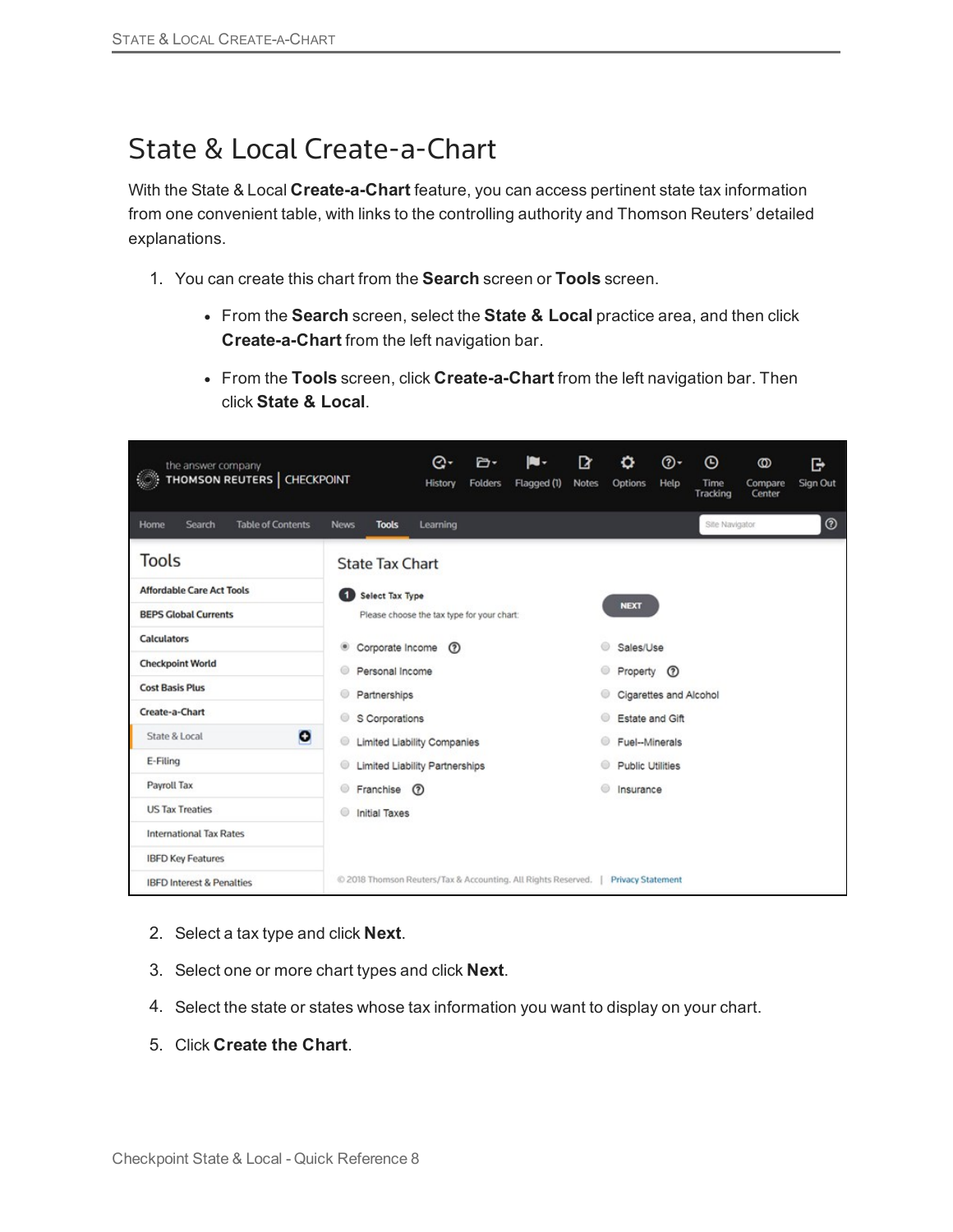Checkpoint displays your chart results. The type of chart you selected determines which columns appear on your chart.

| the answer company<br>THOMSON REUTERS   CHECKPOINT |                             | Θ۰<br>History                                                                                                                            | ⊶<br><b>Folders</b> | Flagged (1) | ™<br><b>Notes</b> | Options                     | ര-<br>Help | ⊕<br>Time<br>Tracking | ത<br>Compare<br>Center     | G<br>Sign Out |
|----------------------------------------------------|-----------------------------|------------------------------------------------------------------------------------------------------------------------------------------|---------------------|-------------|-------------------|-----------------------------|------------|-----------------------|----------------------------|---------------|
| <b>Table of Contents</b><br>Home<br>Search         | <b>News</b><br><b>Tools</b> | Learning                                                                                                                                 |                     |             |                   |                             |            |                       | Site Navigator             | $^{\circ}$    |
| Tools                                              | G)                          |                                                                                                                                          |                     |             |                   |                             |            |                       |                            |               |
| <b>Affordable Care Act Tools</b>                   |                             | <b>State Tax Chart Results</b>                                                                                                           |                     |             |                   |                             |            |                       |                            |               |
| <b>BEPS Global Currents</b>                        |                             |                                                                                                                                          |                     |             |                   |                             |            |                       |                            |               |
| <b>Calculators</b>                                 |                             | Tax Type: Corporate Income                                                                                                               |                     |             |                   |                             |            |                       |                            |               |
| <b>Checkpoint World</b>                            | Legend:                     |                                                                                                                                          |                     |             |                   |                             |            |                       |                            |               |
| <b>Cost Basis Plus</b>                             |                             | N/A - Not Applicable                                                                                                                     |                     |             |                   |                             |            |                       |                            |               |
| Create-a-Chart                                     | <b>Display Charts:</b>      |                                                                                                                                          |                     |             |                   |                             |            |                       |                            |               |
| State & Local                                      |                             | · Separate Charts Combined View - Charts on Top Combined View - States on Top                                                            |                     |             |                   |                             |            |                       |                            |               |
| <b>Select Charts</b>                               |                             | <b>State Imposes Corporation Income Tax</b><br>This chart shows whether or not the state imposes a corporation income tax or a franchise |                     |             |                   |                             |            |                       |                            |               |
| <b>Select States</b>                               |                             | tax based on net income.                                                                                                                 |                     |             |                   |                             |            |                       |                            |               |
| <b>Chart Results</b>                               | <b>State</b>                | <b>Corporation income tax</b>                                                                                                            |                     |             |                   | Authority                   |            |                       | <b>Editorial Reference</b> |               |
| E-Filing                                           | AK                          | Yes.                                                                                                                                     |                     |             |                   | Alaska Stat. § 43.20.011(e) |            | $\P 10,020$           |                            |               |
| Payroll Tax                                        |                             | A Corporation Income Tax is<br>imposed in Alaska.                                                                                        |                     |             |                   |                             |            |                       |                            |               |
| <b>US Tax Treaties</b>                             | AL                          | Yes.                                                                                                                                     |                     |             |                   | Ala. Code § 40-18-2(a)(2):  |            | <b>10,020</b>         |                            |               |
| <b>International Tax Rates</b>                     |                             | A Corporation Income Tax is                                                                                                              |                     |             |                   | Ala. Code § 40-18-2(a)(3)   |            |                       |                            |               |
| <b>IBFD Key Features</b>                           |                             | imposed in Alabama.                                                                                                                      |                     |             |                   |                             |            |                       |                            |               |
| constant a<br>$  -$<br>$1 - 1$                     | <b>AR</b>                   | Yes.                                                                                                                                     |                     | 205         |                   | Ark. Code Ann. § 26-51-     |            | <b>110,020</b>        |                            |               |

**Note**: You can export charts to Microsoft Excel © using the export feature in the document tools.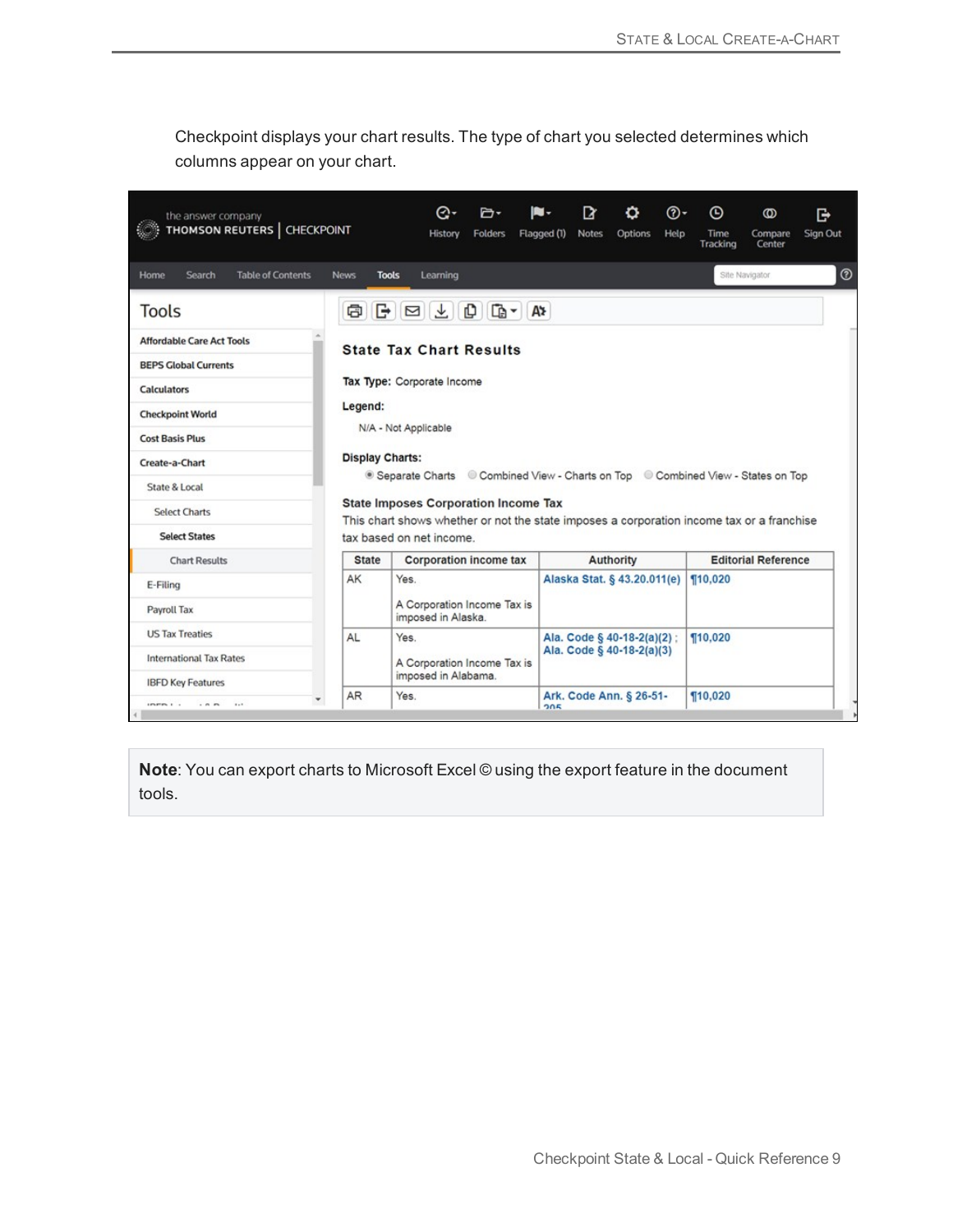### Setting State & Local News Options

You can set State & Local news display options by selecting **State & Local Tax Updates** from the left navigation bar on the **News** screen.

| the answer company<br><b>THOMSON REUTERS</b>                                                                                   | <b>CHECKPOINT</b>                                                                                                                                                                                                                                                                                                                                                                    | ᢙ.<br>m.<br><b>Folders</b><br>History | Flagged (1)    | ℞<br><b>Notes</b> | Options | ത-<br>Help | Θ<br>Time<br>Tracking | $^\circledR$<br>Compare<br>Center | G<br>Sign Out |
|--------------------------------------------------------------------------------------------------------------------------------|--------------------------------------------------------------------------------------------------------------------------------------------------------------------------------------------------------------------------------------------------------------------------------------------------------------------------------------------------------------------------------------|---------------------------------------|----------------|-------------------|---------|------------|-----------------------|-----------------------------------|---------------|
| <b>Table of Contents</b><br>Search<br>Home                                                                                     | <b>News</b><br><b>Tools</b>                                                                                                                                                                                                                                                                                                                                                          | Learning                              |                |                   |         |            |                       | Site Navigator                    | $^{\circ}$    |
| <b>News</b>                                                                                                                    | ā<br>G<br>⊠                                                                                                                                                                                                                                                                                                                                                                          | Ø<br>$\mathbb{R}$ -                   | A <sub>2</sub> |                   |         |            |                       | Set Display/E-mail Preferences    |               |
|                                                                                                                                | <b>State &amp; Local Tax Update</b>                                                                                                                                                                                                                                                                                                                                                  |                                       |                |                   |         |            |                       |                                   |               |
| Checkpoint Daily Updates<br>۳                                                                                                  | Publisher's Note: Due to the Memorial Day holiday, there will be no Checkpoint Daily Updates published on                                                                                                                                                                                                                                                                            |                                       |                |                   |         |            |                       |                                   |               |
|                                                                                                                                | Monday, May 28, 2018.                                                                                                                                                                                                                                                                                                                                                                |                                       |                |                   |         |            |                       |                                   |               |
| Date:                                                                                                                          | Arizona bill makes numerous changes to electronic filing and exempt organization provisions                                                                                                                                                                                                                                                                                          |                                       |                |                   |         |            |                       |                                   |               |
| 5/25/2018<br>۰                                                                                                                 | Arizona Governor Doug Ducey has signed legislation making numerous changes to provisions affecting electronic filing and                                                                                                                                                                                                                                                             |                                       |                |                   |         |            |                       |                                   |               |
| Outline<br><b>Federal Tax Update</b>                                                                                           | delivery and tax exempt organizations. The legislation also makes changes to vehicle use tax provisions and income tax<br>subtractions. L. 2018, S1293, effective as noted.<br>Michigan increases interest rate on underpayments and overpayments of tax for second half of 2018                                                                                                     |                                       |                |                   |         |            |                       |                                   |               |
| <b>State &amp; Local Tax Update</b><br><b>Pension &amp; Benefits Update</b><br><b>Estate Planning Update</b><br>Payroll Update | The Michigan Department of Treasury has set the interest rate for underpayments and overpayments of tax at 5.41% for<br>the period July 1, 2018 through December 31, 2018, an increase from the rate of 5.15% for the period January 1, 2018<br>through June 30, 2018. Michigan Revenue Administrative Bulletin No. 2018-13, 05/23/2018                                              |                                       |                |                   |         |            |                       |                                   |               |
| <b>Checkpoint Weekly Updates</b>                                                                                               | Michigan revises unitary business group control test and relationship tests for corporate income tax<br>The Michigan Department of Treasury has issued a Revenue Administrative Bulletin updating the control test and the two                                                                                                                                                       |                                       |                |                   |         |            |                       |                                   |               |
| <b>News Library</b>                                                                                                            | alternative relationship tests that determine whether two or more entities are a unitary business group under the corporate                                                                                                                                                                                                                                                          |                                       |                |                   |         |            |                       |                                   |               |
| <b>Search News Library</b>                                                                                                     | income tax. Michigan Revenue Administrative Bulletin No. 2018-12, 05/23/2018                                                                                                                                                                                                                                                                                                         |                                       |                |                   |         |            |                       |                                   |               |
| <b>State Legislative Highlights</b>                                                                                            | In Brief-Tax Updates Arranged by State                                                                                                                                                                                                                                                                                                                                               |                                       |                |                   |         |            |                       |                                   |               |
| <b>State Proposed Legislation</b>                                                                                              | Alabama-Sales & Use Taxes-Change in administration of Henagar sales and use taxes.<br>The Alabama Department of Revenue has announced that the City of Henagar has asked the Department to begin                                                                                                                                                                                     |                                       |                |                   |         |            |                       |                                   |               |
| <b>WG&amp;L Tax Journals</b>                                                                                                   | collecting the city's sales and use taxes, effective June 1, 2018. Consequently, the first City of Henagar local tax return filed<br>with the Department will be for the tax period ending June 30, 2018, which is due on or before July 20, 2018. These taxes<br>are to be reported using the local tax return in My Alabama Taxes (MAT). (Notice, Ala. Dept. of Rev., 05/23/2018.) |                                       |                |                   |         |            |                       |                                   |               |
|                                                                                                                                | California. Cornorate Income Tay, 10 dev notice of ETD public meeting                                                                                                                                                                                                                                                                                                                |                                       |                |                   |         |            |                       |                                   |               |

Click **Set Display/E-mail Preferences** to access the **Options** screen, where you can change display options.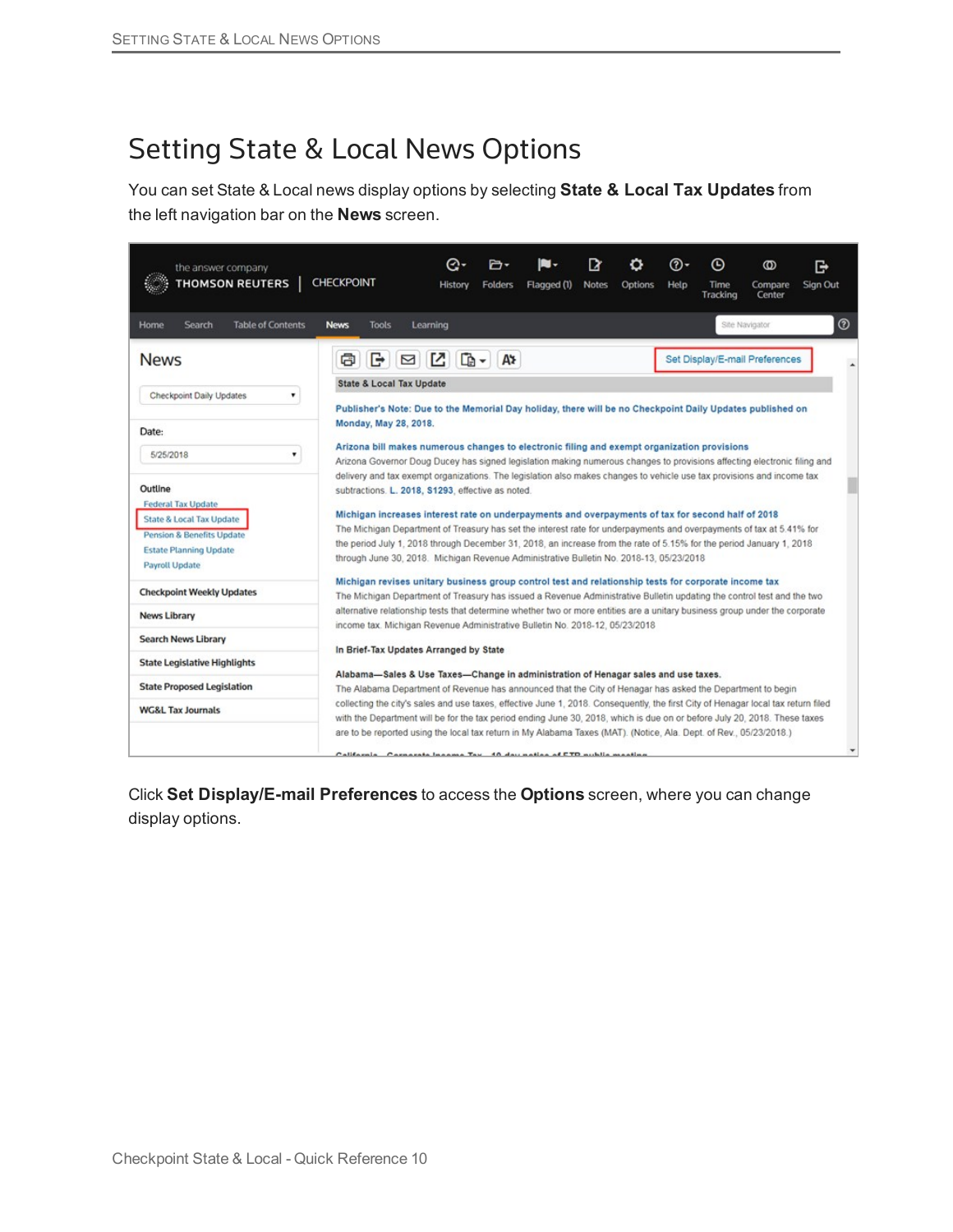| <b>Document</b>                                                                 | News E-mail/Display: 1                                        |                                                   |                     |                                       |  |  |  |  |  |  |
|---------------------------------------------------------------------------------|---------------------------------------------------------------|---------------------------------------------------|---------------------|---------------------------------------|--|--|--|--|--|--|
| <b>General Settings</b><br><b>News</b>                                          |                                                               | E-mail                                            |                     |                                       |  |  |  |  |  |  |
| <b>News Service</b><br><b>News E-mail/Display</b>                               | <b>Checkpoint Updates</b>                                     | <b>Weekly Update</b><br>or other)<br>frequency as | <b>Daily Update</b> |                                       |  |  |  |  |  |  |
| <b>Checkpoint Updates</b>                                                       |                                                               | noted)                                            |                     | <b>Display</b>                        |  |  |  |  |  |  |
| <b>Accounting &amp; Compliance Alert</b>                                        | Estate Planning Update                                        | ▣                                                 | 0                   | $\overline{\phantom{a}}$              |  |  |  |  |  |  |
| <b>PPC News</b>                                                                 | Federal Tax Update                                            | $\Box$                                            | 日                   | $\overline{\mathbf{v}}$               |  |  |  |  |  |  |
| <b>BNA Daily Tax Report &amp; TaxCore</b><br><b>IBFD Daily Tax News Service</b> | Howard Zaritsky's Estate<br>Planning Update (Semimonthly)     | ₿                                                 |                     |                                       |  |  |  |  |  |  |
| TR Global Indirect Tax Update                                                   | Pamela D. Perdue's Pension &<br>Benefits Update (Semimonthly) | $\Box$                                            |                     |                                       |  |  |  |  |  |  |
| Willis Towers Watson<br><b>EBIA Weekly</b>                                      | Payroll Update                                                | ⊟                                                 | 日<br>Customize      | $\overline{\mathcal{L}}$<br>Customize |  |  |  |  |  |  |
| <b>AAEI International Trade ALERT</b>                                           | Pension & Benefits Update                                     | ⊟                                                 | $\Box$              | $\overline{\mathcal{L}}$              |  |  |  |  |  |  |
| Journals E-mail<br><b>RSS Feeds</b>                                             | Puerto Rico Tax Newsletter<br>(Monthly)                       | ⊟                                                 |                     |                                       |  |  |  |  |  |  |
| <b>Personal/Password</b>                                                        | RIA Tax Watch (as authored)                                   |                                                   | 回                   | $\overline{\mathbf{y}}$               |  |  |  |  |  |  |
| <b>Search/Display</b><br><b>Application Integration</b>                         | State & Local Tax Update                                      | 8                                                 | Customize           | $\overline{\mathcal{L}}$<br>Customize |  |  |  |  |  |  |
| <b>Time Tracking</b>                                                            |                                                               |                                                   |                     |                                       |  |  |  |  |  |  |
| <b>Debug Options</b>                                                            | <b>News Flash:</b><br>$\sim$                                  | E-mail News Flashes for any e-mailed news updates |                     |                                       |  |  |  |  |  |  |

You can also customize some updates by selecting the **Customize** link in the **Daily Update** column or the **Display** column to assign filtering options for your selections. You can select the states and tax types to be included in the State & Local updates you receive. After assigning any filtering options, click **Save and close**.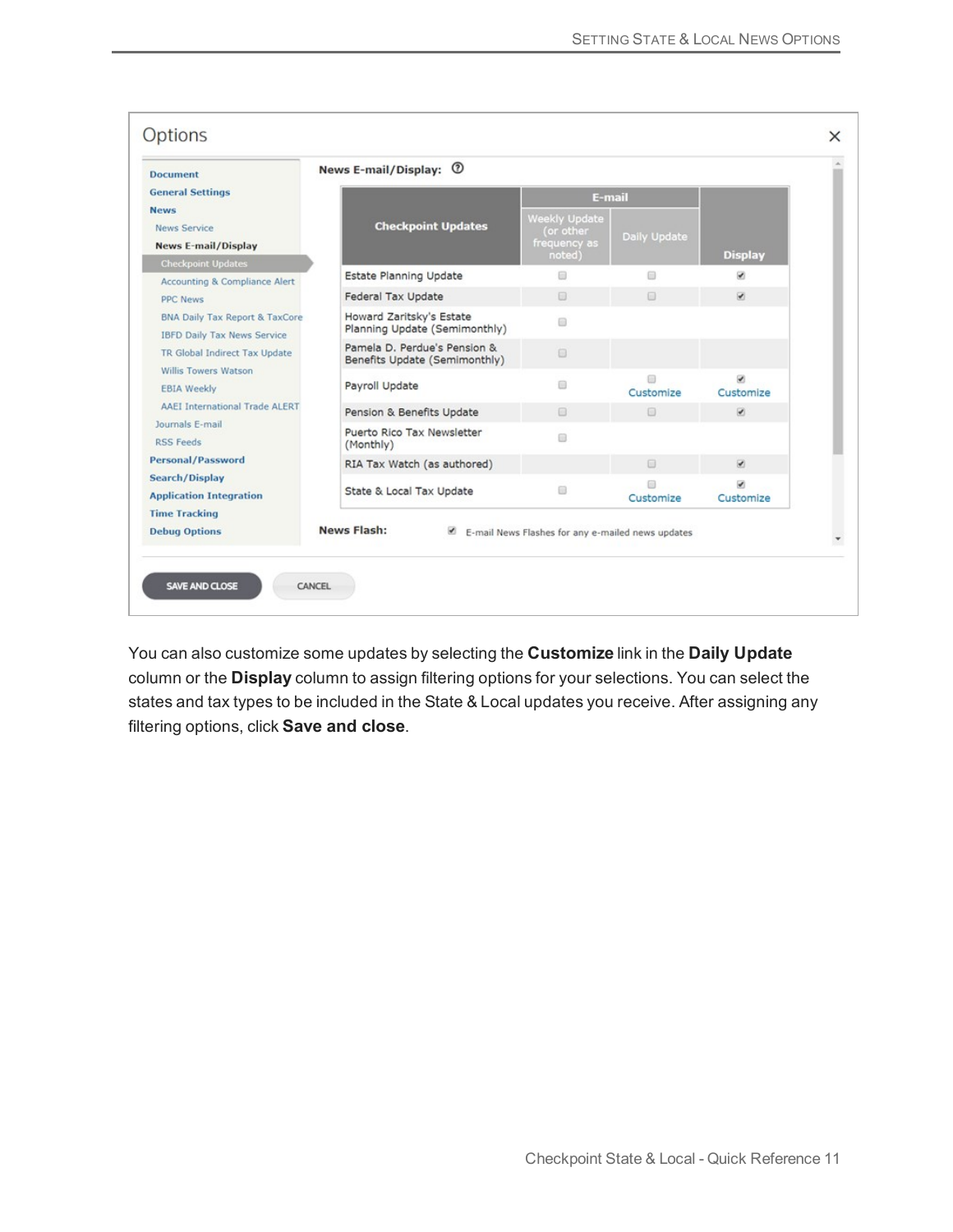## State Legislative Highlights

**State Legislative Highlights** allows you to create a document that lists enacted legislation, with links to the primary source document.

- 1. You can create this document from the **Search** screen or **News** screen.
	- <sup>l</sup> From the **Search** screen, select the **State & Local** practice area, and then click **State Legislative Highlights** from the left navigation bar.
	- <sup>l</sup> From the **News** screen, click **State Legislative Highlights** from the left navigation bar.
- 2. Select the state or states whose information you want to display and click **Next**.
- 3. Select the tax types and click **Next**.
- 4. Select a date range and click **Search**.
- 5. When the **State Legislative Highlights Results** document appears, you can sort the information by tax type or by state. You can also save the document to a folder or schedule for a quarterly report to be sent to you via email.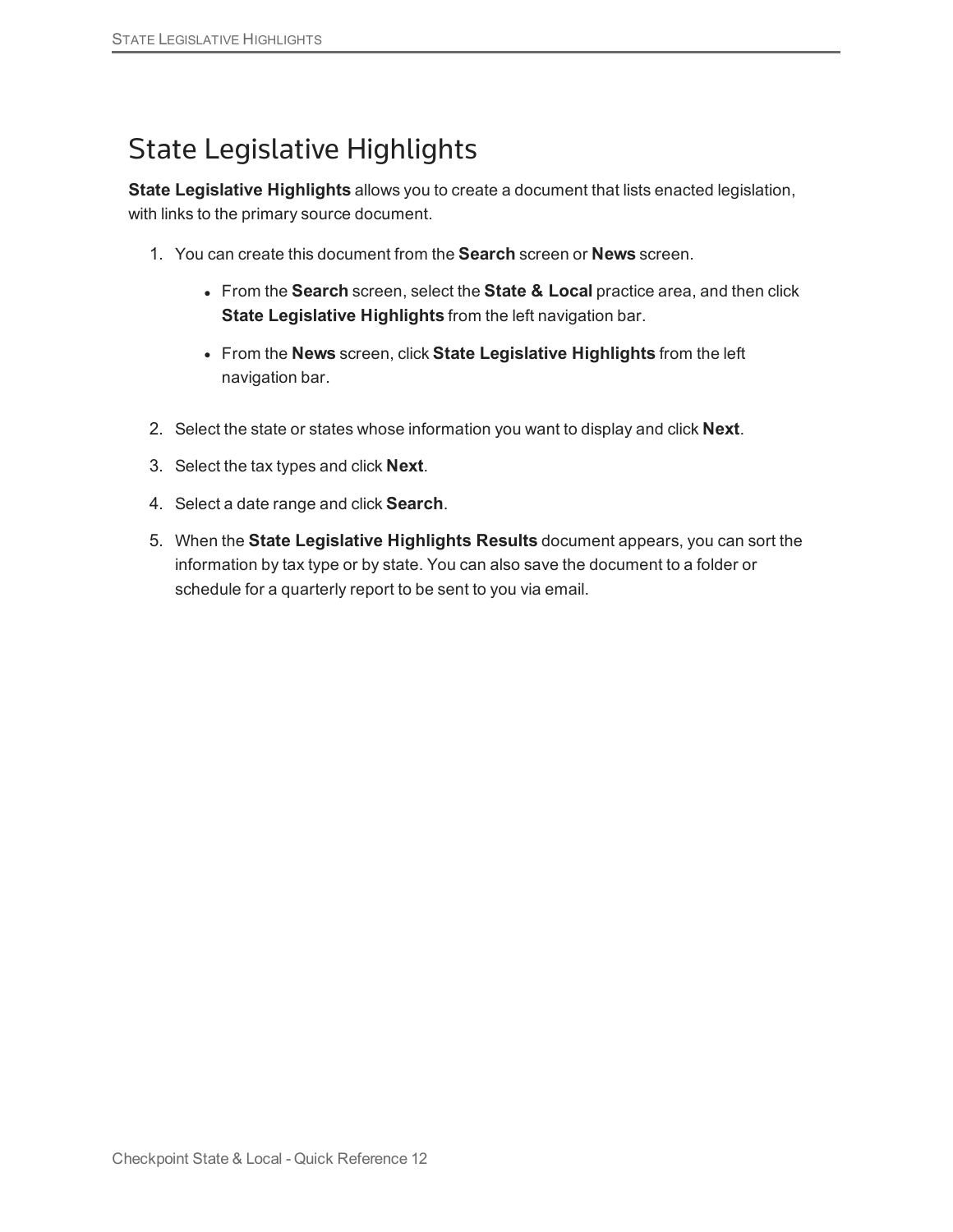| the answer company<br>THOMSON REUTERS   CHECKPOINT |                  |                                                                                                                                                                                                    | Θ۰<br>History<br><b>Folders</b>   |              | Flagged (1) | 12<br><b>Notes</b> | Options | ത-<br>Help | Θ<br>Time<br>Tracking | ത<br>Compare<br>Center | G<br>Sign Out |
|----------------------------------------------------|------------------|----------------------------------------------------------------------------------------------------------------------------------------------------------------------------------------------------|-----------------------------------|--------------|-------------|--------------------|---------|------------|-----------------------|------------------------|---------------|
| <b>Table of Contents</b><br>Search<br>Home         | <b>News</b>      | <b>Tools</b>                                                                                                                                                                                       | Learning                          |              |             |                    |         |            | Site Navigator        |                        | $^{\circ}$    |
| <b>News</b>                                        | €                | G<br>$\triangleright$                                                                                                                                                                              | ¢<br>玉                            | $\mathbb{D}$ | A⊁          |                    |         |            |                       |                        |               |
| ۰<br>Checkpoint Daily Updates                      |                  | <b>State Legislative Highlights Results</b>                                                                                                                                                        |                                   |              |             |                    |         |            |                       |                        |               |
| <b>All Checkpoint Updates</b>                      | Sort by Tax Type |                                                                                                                                                                                                    | Save or Schedule to Run Quarterly |              |             |                    |         |            |                       |                        |               |
| <b>Checkpoint Weekly Updates</b>                   |                  |                                                                                                                                                                                                    |                                   |              |             |                    |         |            |                       |                        |               |
| News Library                                       |                  | November 1, 2017 - June 6, 2018                                                                                                                                                                    |                                   |              |             |                    |         |            |                       |                        |               |
| <b>Search News Library</b>                         |                  | Alabama-Business and Occupation Tax                                                                                                                                                                |                                   |              |             |                    |         |            |                       |                        |               |
| <b>State Legislative Highlights</b>                |                  |                                                                                                                                                                                                    |                                   |              |             |                    |         |            |                       |                        |               |
| <b>States</b>                                      | No Results       |                                                                                                                                                                                                    |                                   |              |             |                    |         |            |                       |                        |               |
| <b>Tax Types</b>                                   |                  | Alabama-Charts and Calendars                                                                                                                                                                       |                                   |              |             |                    |         |            |                       |                        |               |
| Date Range                                         | No Results       |                                                                                                                                                                                                    |                                   |              |             |                    |         |            |                       |                        |               |
| <b>Results</b>                                     |                  |                                                                                                                                                                                                    |                                   |              |             |                    |         |            |                       |                        |               |
| <b>State Proposed Legislation</b>                  |                  | Alabama-Cigarette, Alcohol & Miscellaneous Taxes                                                                                                                                                   |                                   |              |             |                    |         |            |                       |                        |               |
| <b>WG&amp;L Tax Journals</b>                       |                  | Administration of county and municipal taxes.                                                                                                                                                      |                                   |              |             |                    |         |            |                       |                        |               |
|                                                    |                  | L. 2018, S111 (Act 150), effective 03/01/2019, and as otherwise indicated, amends various                                                                                                          |                                   |              |             |                    |         |            |                       |                        |               |
|                                                    |                  | provisions regarding the administration of county and municipal sales, use, rental, lodging, and other                                                                                             |                                   |              |             |                    |         |            |                       |                        |               |
|                                                    |                  | local taxes. The legislation amends the interest rate charged by self-administered counties and<br>municipalities on underpayments/overpayments of county/municipal taxes, amends county/municipal |                                   |              |             |                    |         |            |                       |                        |               |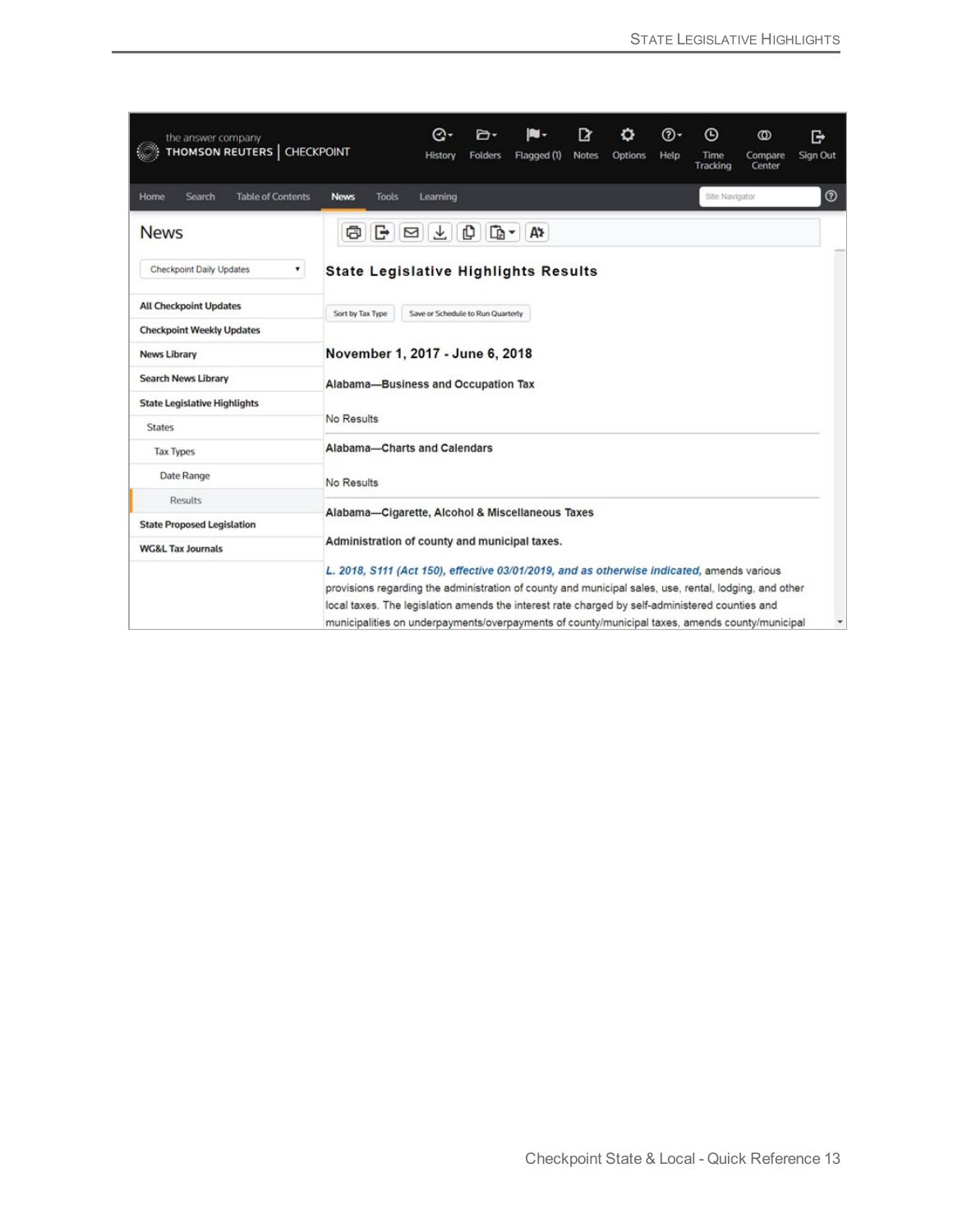### State Proposed Legislation

**State Proposed Legislation** allows you to identify and follow proposed legislation at any or all stages of the legislative process.

- 1. You can view state proposed legislation from the **Search** screen or **News** screen.
	- From the **Search** screen, select the **State & Local** practice area, and then click **State Proposed Legislation** from the left navigation bar.
	- n From the **News** screen, click **State Proposed Legislation** from the left navigation bar.
- 2. Select the state whose legislation you want to view, a date range, and statuses, and click**Submit**.

The **State Proposed Legislation Results** appears for the state you selected.

| the answer company<br><b>THOMSON REUTERS</b> | CHECKPOINT                                                                                                                                                                                                                                                                                                                                                                                                                                                                                                                                                                                                                                            | Θ۰<br>History | n∙<br><b>Folders</b> | Flagged (1) | <b>Notes</b> | Options | ത-<br>Help | Θ<br>Time<br>Tracking | $^\circledR$<br>Compare<br>Center | G<br>Sign Out |
|----------------------------------------------|-------------------------------------------------------------------------------------------------------------------------------------------------------------------------------------------------------------------------------------------------------------------------------------------------------------------------------------------------------------------------------------------------------------------------------------------------------------------------------------------------------------------------------------------------------------------------------------------------------------------------------------------------------|---------------|----------------------|-------------|--------------|---------|------------|-----------------------|-----------------------------------|---------------|
| <b>Table of Contents</b><br>Search<br>Home   | <b>Tools</b><br><b>News</b>                                                                                                                                                                                                                                                                                                                                                                                                                                                                                                                                                                                                                           | Learning      |                      |             |              |         |            |                       | Site Navigator                    | $^{\circ}$    |
| <b>News</b>                                  | G<br>ā                                                                                                                                                                                                                                                                                                                                                                                                                                                                                                                                                                                                                                                | O<br>玉<br>⊠   | $\mathbb{D}$ -       | А¥          |              |         |            |                       |                                   | Ê             |
| ۰<br>Checkpoint Daily Updates                | <b>State Proposed Legislation Results</b>                                                                                                                                                                                                                                                                                                                                                                                                                                                                                                                                                                                                             |               |                      |             |              |         |            |                       |                                   |               |
| <b>All Checkpoint Updates</b>                | New York legislation introduced or enrolled or signed or vetoed in the last 3<br>months.<br>NY A 1354 - Complete Status<br>Summary:<br>ROBACH CUSICK, ORTIZ, ABBATE, SCHIMMINGER, TITONE, ENGLEBRIGHT, MORELLE, PERRY,<br>OTIS; M-S: Aubry, Colton, Gunther, Hooper, Lupardo, Peoples-Stokes, Rivera Add Art 27-CCC i2747, Pub<br>Health L; add ii209-K & 630-e, Tax L; add i97-pppp, St Fin L Provides a program to promote leukemia,<br>lymphoma and myeloma research, education and treatment and establishes the leukemia, lymphoma and<br>myeloma research, education and treatment fund; authorizes the commissioner of taxation and finance to |               |                      |             |              |         |            |                       |                                   |               |
| <b>Checkpoint Weekly Updates</b>             |                                                                                                                                                                                                                                                                                                                                                                                                                                                                                                                                                                                                                                                       |               |                      |             |              |         |            |                       |                                   |               |
| <b>News Library</b>                          |                                                                                                                                                                                                                                                                                                                                                                                                                                                                                                                                                                                                                                                       |               |                      |             |              |         |            |                       |                                   |               |
| <b>Search News Library</b>                   |                                                                                                                                                                                                                                                                                                                                                                                                                                                                                                                                                                                                                                                       |               |                      |             |              |         |            |                       |                                   |               |
| <b>State Legislative Highlights</b>          |                                                                                                                                                                                                                                                                                                                                                                                                                                                                                                                                                                                                                                                       |               |                      |             |              |         |            |                       |                                   |               |
| <b>State Proposed Legislation</b>            |                                                                                                                                                                                                                                                                                                                                                                                                                                                                                                                                                                                                                                                       |               |                      |             |              |         |            |                       |                                   |               |
| State, Date Range and Status                 |                                                                                                                                                                                                                                                                                                                                                                                                                                                                                                                                                                                                                                                       |               |                      |             |              |         |            |                       |                                   |               |
| <b>Results</b>                               |                                                                                                                                                                                                                                                                                                                                                                                                                                                                                                                                                                                                                                                       |               |                      |             |              |         |            |                       |                                   |               |
| <b>WG&amp;L Tax Journals</b>                 | create a check-off gift on individual income tax returns for contributions to leukemia, lymphoma and<br>myeloma research, education and treatment.                                                                                                                                                                                                                                                                                                                                                                                                                                                                                                    |               |                      |             |              |         |            |                       |                                   |               |
|                                              | Latest Status:<br>03/22/2018 (S) REFERRED TO SENATE HEALTH<br>Follow It<br>NY A 1986 - Complete Status                                                                                                                                                                                                                                                                                                                                                                                                                                                                                                                                                |               |                      |             |              |         |            |                       |                                   |               |
|                                              |                                                                                                                                                                                                                                                                                                                                                                                                                                                                                                                                                                                                                                                       |               |                      |             |              |         |            |                       |                                   |               |
|                                              | Summary:<br>BOYLE LENTOL Add ii209-K & 630-e. Tax L: add i95-i. St Ein L Creates the rescued animals spay and                                                                                                                                                                                                                                                                                                                                                                                                                                                                                                                                         |               |                      |             |              |         |            |                       |                                   |               |